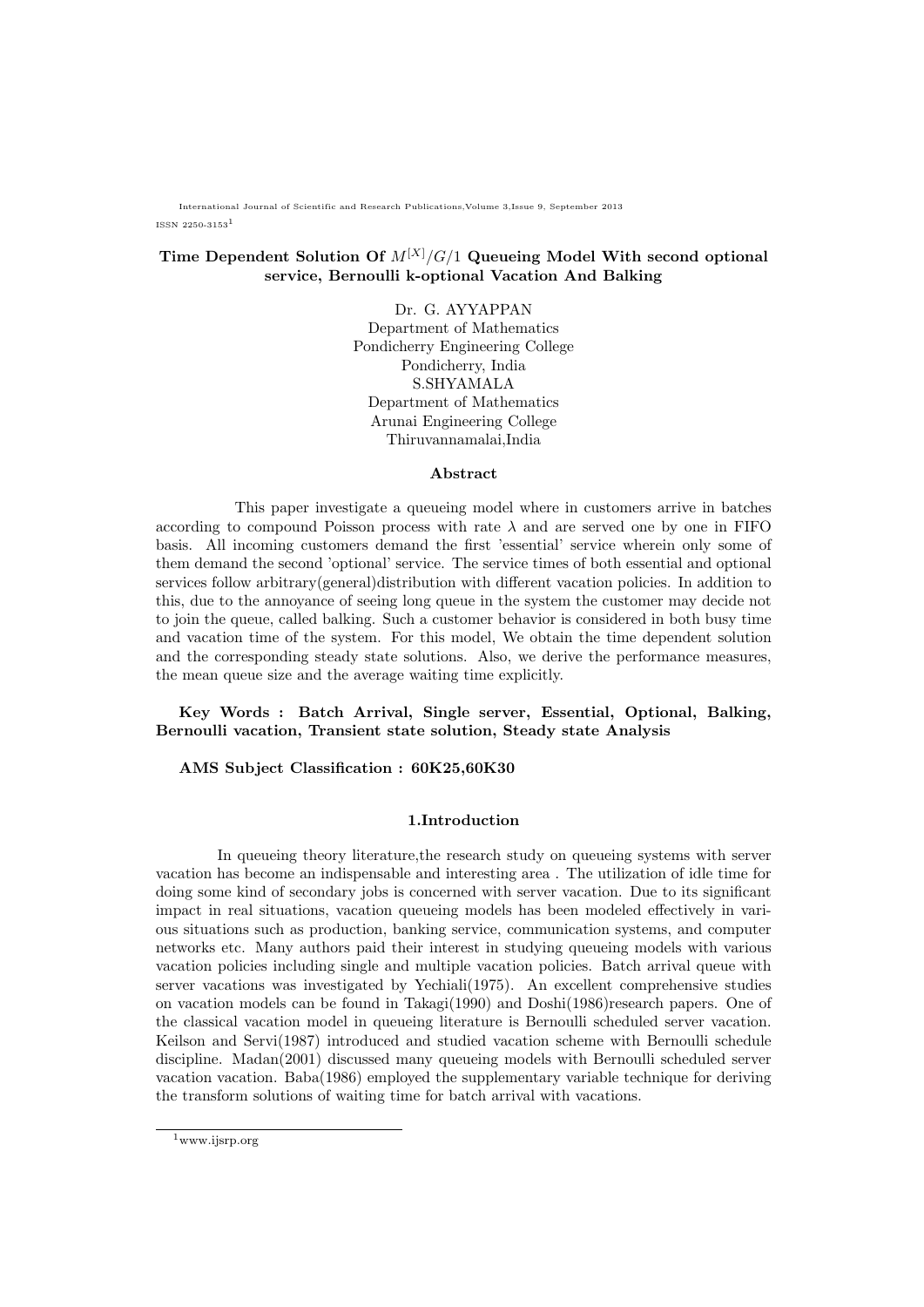The research study of Queueing models with second optional service has a prominent place in queueing theory. The server performs first essential service to all arriving customers and after completing the first essential service, second optional service will be provided to some customers those who demand a second optional service. Madan(2000) has first introduced the concept of second optional service of an  $M/G/1$  queueing system in which he has analyzed the time-dependent as well as the steady state behavior of the model by using supplementary variable technique. Medhi(2001)proposed an  $M/G/1$  queueing model with second optional channel who developed the explicit expressions for the mean queue length and mean waiting time. Later Madhan(2002) studied second optional service by incorporating Bernoulli schedule server vacations. Gaudham Choudhury(2003) analyzed some aspects of  $M/G/1$  queueing system with second optional service and obtained the steady state queue size distribution at the stationary point of time for general second optional service. A batch arrival with two phase service model with re-service for each phase of the service has been analyzed by Madan et al.(2004). Wang (2004) studied an  $M/G/1$  queueing system with second optional service and server breakdowns based on supplementary variable technique. Kalyanaraman et al.(2008) studied additional optional batch service with vacation for single server queue.

In many real life situations, the arriving customers may be discouraged due to long queue, and decide not to join the queue and leave the system at once.This behavior of customers is referred as balking. Sometimes customers get impatient after joining the queue and leave the system without getting service. This behavior of customer recognizes as reneging.In the last few years, we see studies on queues with balking and reneging gaining significant importance.Queuing system with impatient customers is a familiar phenomenon we come across in many real life situations. Customers may be discouraged to join a queue due to long waiting time or service times or for other constraints and may leave the queue without joining and this is known as balking. We see applications of queue with balking in emergency services in hospitals dealing serious patients, communication systems, production and inventory system and many more. A queue with balking was initially studied by Haight (1957). Since then, extensive amount of work has been done on queuing systems related to impatient customers. Queues with balking has been studied by authors like Altman and Yechiali (2006), Ancker et al. (1963), Choudhury and Medhi (2011), in the last few years.

In this paper we consider queueing system such that the customers are arriving in batches according to Poisson stream. The server provides a first essential service to all incoming customers and a second optional service will be provided to only some of them those who demand it. Both the essential and optional service times are assumed to follow general distribution. Upon completion of a service, the server may remain in the system to serve the next customer (if any), with probability  $\beta_0$  or he may proceed on the  $k^{th}$  vacation scheme with probability  $\beta_k (1 \leq k \leq M)$  and  $\sum_{k=1}^{M} = 1$ . The vacation times are also assumed to be general whereas the repair time is exponentially distributed. Whenever the system meets a break down, it enters in to a repair process and the customer whose service is interrupted goes back to the head of the queue. Customers arrive in batches to the system and are served on a first come-first served basis. Also assuming that the batch arrival units may decide not to join the system (balks) by estimating the duration of waiting time for a service to get completed or by witnessing the long length of the queue and considering the Bernoulli vacation such that,the server may opt for vacation with probability p or with probability 1-p, remain stay back in the system to provide the service for the next customer.

The rest of the paper has been organized as follows: in section 2, the mathematical description of our model has been found, in section 3, the transient solution of the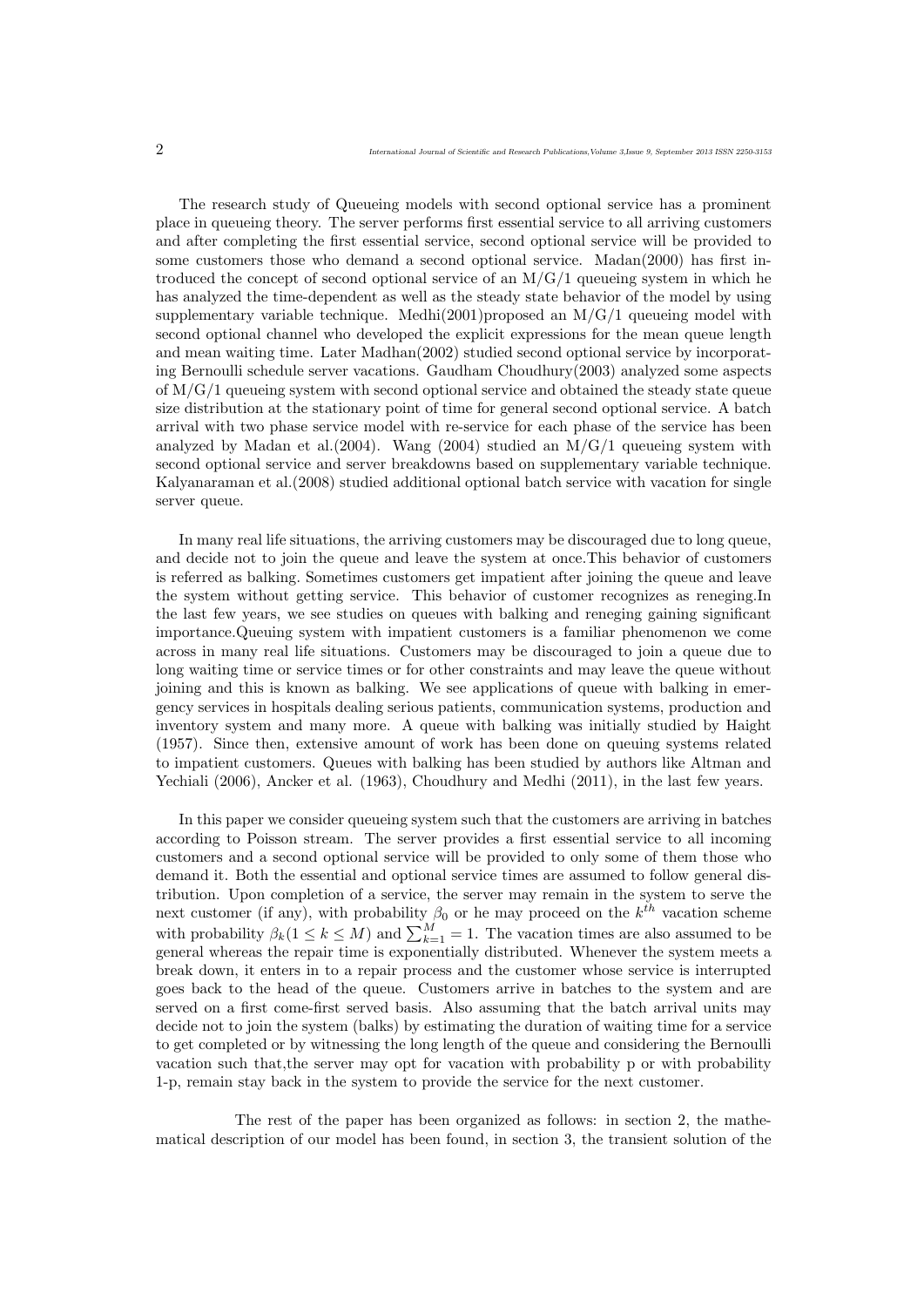system has been derived, in section 4, the steady state analysis has been discussed.

#### 2. Mathematical description of the queueing model

To describe the required queueing model, we assume the following.

 $\circ$  Let  $\lambda c_i dt$ ;  $i = 1, 2, 3, ...$  be the first order probability of arrival of 'i' customers in batches in the system during a short period of time(t,t+dt) where  $0 \le c_i \le 1$ ;  $\sum_{i=1}^{\infty} = 1, \lambda > 0$  is the mean arrival rate of batches.

 $\circ$  The single server provides the first essential service to all arriving customers. Let  $B_1(v)$ and  $b_1(v)$  be the distribution function and the density function of the first service times respectively.

◦ As soon as the first service of a customer is complete, the customer may opt for the second service with probability r, in which case his second service will immediately commence or else with probability 1-r he may opt to leave the system, in which case another customer at the head of the queue (if any) is taken up for his first essential service. The second service time is assumed to be general with the distribution function  $B_2(v)$  and the density function  $b_2(v)$ .

◦ There is a single server which provides service following a general(arbitrary) distribution with distribution function  $B_i(v)$  and density function b(v). Let  $\mu_i(x)dx$  be the conditional probability density function of service completion of  $i^{th}$  service during the interval  $(x, x+dx)$ given that the elapsed time is x, so that

$$
\mu_i(x) = \frac{b_i(x)}{1 - B_i(x)}\tag{1}
$$

and therefore

$$
b_i(v) = \mu_i(v)e^{-\int_0^v \mu_i(x)dx}
$$
\n(2)

◦ As soon as a service is completed, the server may take a vacation of random length with probability p or he may stay in the system providing service with probability  $(1-p)$ .

◦ The vacation time of the server follows a general (arbitrary) distribution with distribution function V(s)and the density function v(s). Let  $\nu_k(x)$  dx be the conditional probability of a completion of a vacation during the interval  $(x, x+dx)$  given that the elapsed vacation time is x so that

$$
\nu_k(x) = \frac{v_k(x)}{1 - V_k(x)}; k = 1, 2, 3, \dots M
$$
\n(3)

and therefore

$$
v_k(s) = \nu_k(s)e^{-\int_0^s \nu_k(x)dx}; k = 1, 2, 3, ...M
$$
\n(4)

 $\circ$  We assume that  $(1-a_1)(0 \le a_1 \le 1)$  is the probability that an arriving customer balks during the period when the server is busy and  $(1 - a_2)(0 \le a_2 \le 1)$  is the probability that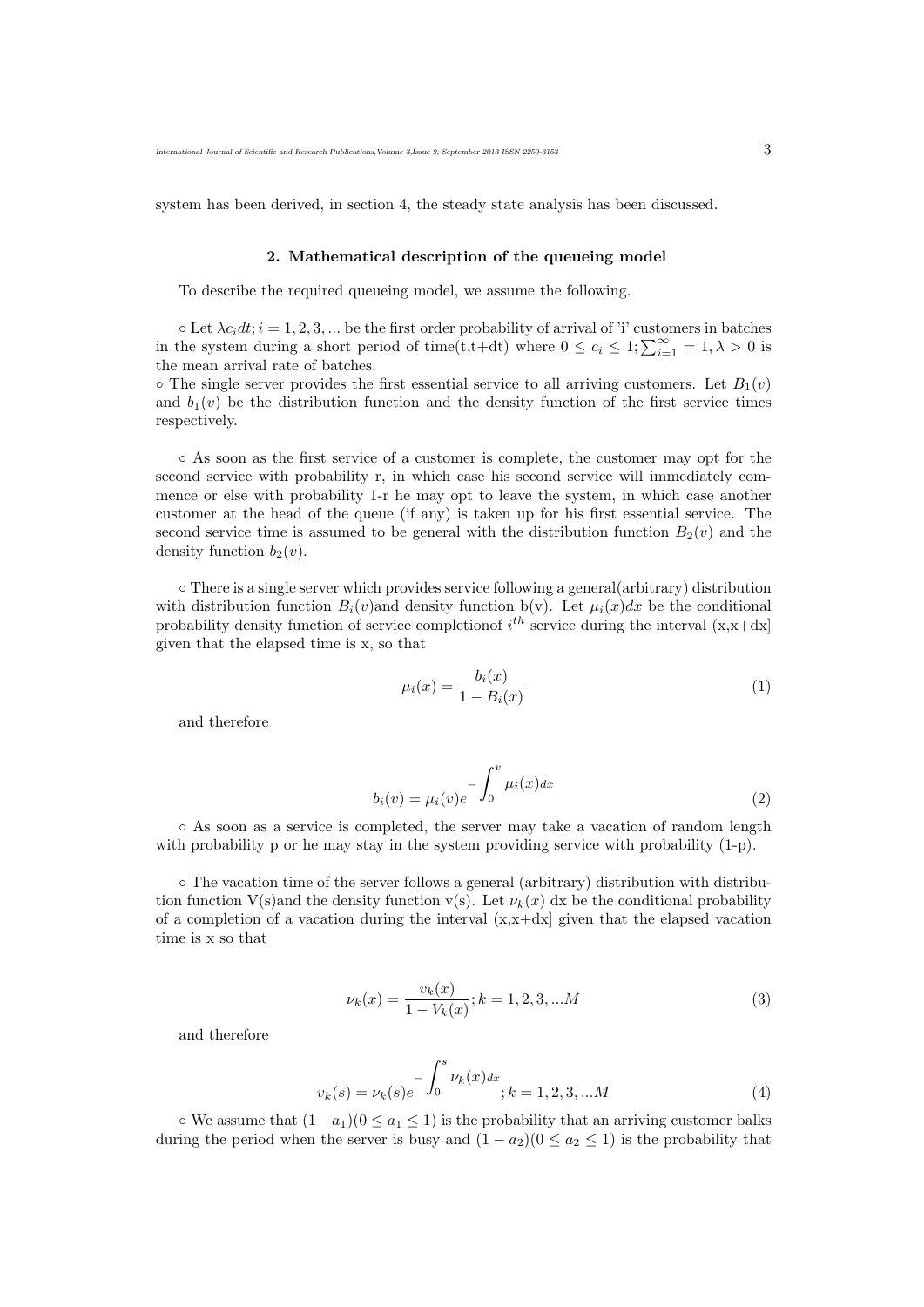an arriving customer balks during the period when the server is on vacation.

◦ The customers are served according to the first come -first served queue discipline.

◦ Various stochastic processes involved in the queueing system are assumed to be independent of each other.

### 3.Definitions and Equations governing the system

We let,

 $(i)P_n^{(i)}(x,t)$  = probability that at time 't' the server is active providing  $i^{th}$  service and there are 'n'  $(n \geq 1)$  customers in the queue including the one being served and the elapsed service time for this customer is x. Consequently  $P_n^i(t)$  denotes the probability that at time 't' there are 'n' customers in the queue excluding the one customer in  $i<sup>th</sup>$  service irrespective of the value of x.

(ii) $V_n^{(k)}(x,t)$  = probability that at time 't', the server is on  $k^{th}$  vacation with elapsed vacation time x, and there are 'n'  $(n \geq 0)$  customers waiting in the queue for service. Consequently  $V_n^{(k)}(t)$  denotes the probability that at time 't' there are 'n' customers in the queue and the server is on  $k^{th}$  vacation irrespective of the value of x.

 $(iii)Q(t)$ = probability that at time 't' there are no customers in the system and the server is idle but available in the system .

### Transient solution of the queueing model

The model is then, governed by the following set of differential-difference equations.

$$
\frac{\partial}{\partial t}P_n^{(1)}(x,t) + \frac{\partial}{\partial x}P_n^{(1)}(x,t) + (\lambda + \mu_1(x))P_n^{(1)}(x,t) = \lambda(1-a_1)P_n^{(1)}(x,t) + a_1\lambda \sum_{i=1}^n c_i P_{n-i}^{(1)}(x,t); \quad n \ge 1
$$
\n(5)

$$
\frac{\partial}{\partial t}P_n^{(2)}(x,t) + \frac{\partial}{\partial x}P_n^{(2)}(x,t) + (\lambda + \mu_2(x))P_n^{(2)}(x,t) = \lambda(1-a_1)P_n^{(1)}(x,t) + a_1\lambda \sum_{i=1}^n c_i P_{n-i}^{(2)}(x,t); \quad n \ge 1
$$
\n(6)

$$
\frac{\partial}{\partial t}V_n^{(k)}(x,t) + \frac{\partial}{\partial x}V_n^{(k)}(x,t) + (\lambda + \nu_k(x))V_n^{(k)}(x,t) = \lambda(1-a_2)V_n^{(k)}(x,t) + a_2\lambda \sum_{i=1}^n c_i V_{n-i}^{(k)}(x,t); n \ge 1
$$
\n(7)

$$
\frac{\partial}{\partial t}V_0^{(k)}(x,t) + \frac{\partial}{\partial x}V_0^{(k)}(x,t) + (\lambda + \nu_k(x))V_0^{(k)}(x,t) = \lambda(1 - a_2)V_0^{(k)}(x,t); k = 1, 2, 3, ...M
$$
\n(8)\n
$$
\frac{d}{dt}Q(t) = \beta_0 \left\{ (1 - r) \int_0^\infty P_1^{(1)}(x,t)\mu_1(x)dx + \int_0^\infty P_1^{(2)}(x,t)\mu_2(x)dx \right\}
$$
\n
$$
+ \sum_{k=1}^M \int_0^\infty V_0^{(k)}(x,t)\nu_k(x)dx - \lambda Q(t) + \lambda(1 - a_1)Q(t); k = 1, 2, 3, ...M
$$
\n(9)

The above equations are to be solved subject to the boundary conditions given below at  $x = 0$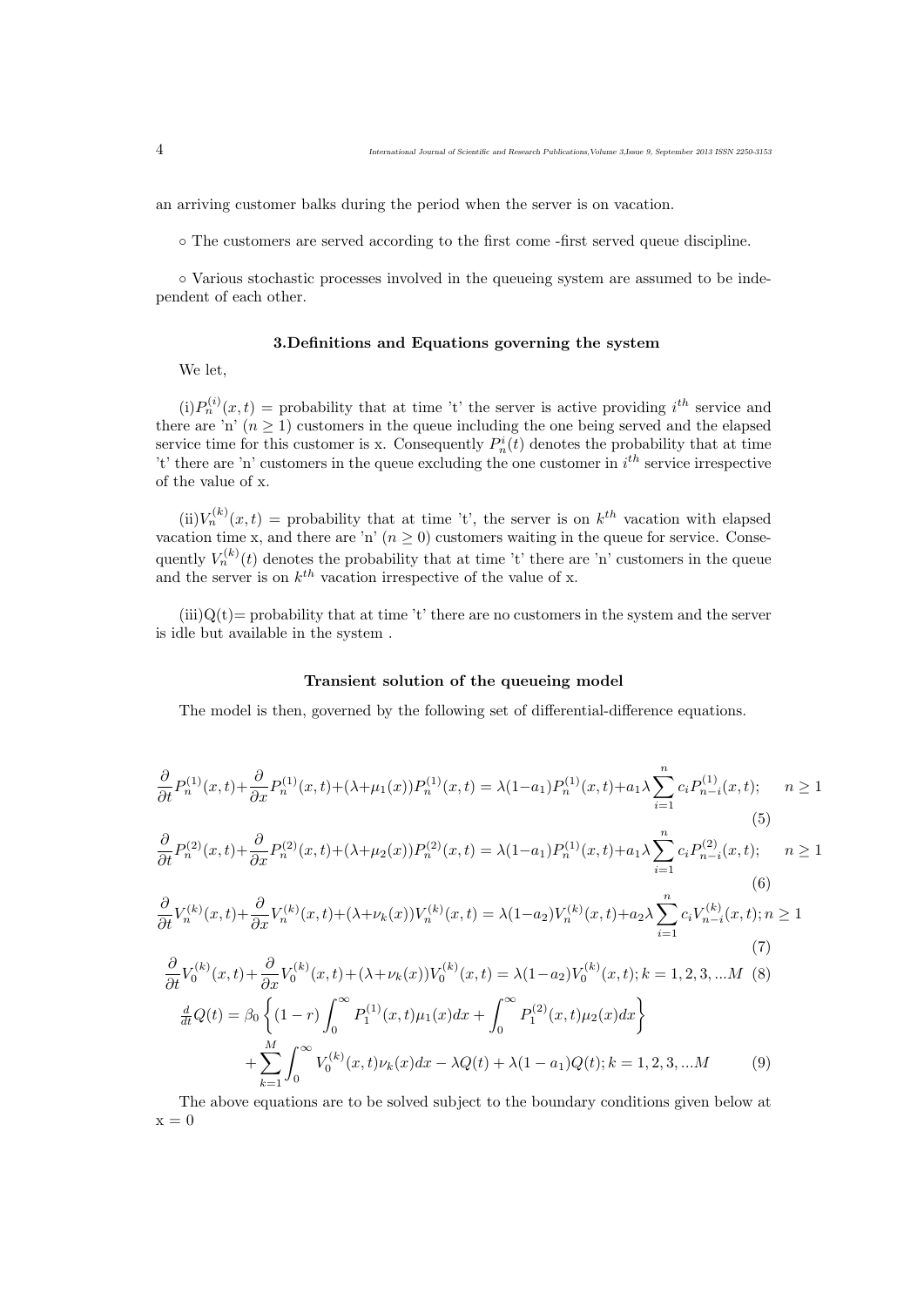International Journal of Scientific and Research Publications,Volume 3,Issue 9, September 2013 ISSN 2250-3153  $\hspace{1cm}5$ 

$$
P_n^{(1)}(0,t) = \beta_0 \left\{ (1-r) \int_0^\infty P_{n+1}^{(1)}(x,t) \mu_1(x) dx + \int_0^\infty P_{n+1}^{(2)}(x,t) \mu_2(x) dx \right\} + \sum_{k=1}^M \int_0^\infty V_n^{(k)}(x,t) \nu(x) dx + \lambda a_1 c_n Q(t); k = 1, 2, 3, \dots M; n \ge 1
$$
 (10)

$$
P_n^{(2)}(0,t) = r \int_0^\infty P_n^{(1)}(x,t)\mu_1(x)dx\tag{11}
$$

$$
V_n^{(k)}(0,t) = \beta_k \left\{ (1-r) \int_0^\infty P_{n+1}^{(1)}(x,t) \mu_1(x) dx + \int_0^\infty P_{n+1}^{(2)}(x,t) \mu_2(x) dx \right\}; k = 1, 2, 3, \dots M; n \ge 0
$$
\n(12)

Assuming there are no customers in the system initially so that the server is idle.

$$
V_0^{(k)}(0) = 0; V_n(0) = 0; Q(0) = 1; P_n(0) = 0, n = 1, 2, 3, \dots; k = 1, 2, 3, \dots M \tag{13}
$$

# 4.The time dependent solution Generating functions of the queue length

Define Laplace transform

$$
\overline{f}(s) = \int_0^\infty f(t)e^{-st}dt
$$
\n(14)

Taking Laplace transforms of equations (5) to (9)

$$
\frac{\partial}{\partial x}\bar{P}_n^{(1)}(x,s) + (s + \lambda a_1 + \mu_1(x))\bar{P}_n^{(1)}(x,s) = a_1 \lambda \sum_{i=1}^n c_i \bar{P}_{n-i}^{(1)}(x,s) n \ge 1 \tag{15}
$$

$$
\frac{\partial}{\partial x}\bar{P}_n^{(2)}(x,s) + (s + \lambda a_1 + \mu_1(x))\bar{P}_n^{(2)}(x,s) = a_1 \lambda \sum_{i=1}^n c_i \bar{P}_{n-i}^{(2)}(x,s) n \ge 1 \tag{16}
$$

$$
\frac{\partial}{\partial x}\bar{V}_n^{(k)}(x,s) + (s + \lambda a_2 + \nu_k(x))\bar{V}_n^{(k)}(x,s) = a_2 \lambda \sum_{i=1}^n c_i \bar{V}_{n-i}^{(k)}(x,s); k = 1, 2, 3, \dots M; n \ge 1
$$
 (17)

$$
\frac{\partial}{\partial x}\bar{V}_0^{(k)}(x,s) + (s + \lambda a_2 + \nu_k(x))\bar{V}_0^{(k)}(x,s) = 0; k = 1, 2, 3, \dots M
$$
\n(18)

$$
(s + \lambda a_1)\bar{Q}(s) = 1 + \beta_0 \left\{ (1 - r) \int_0^\infty \bar{P}_1^{(1)}(x, s) \mu_1(x) dx + \int_0^\infty \bar{P}_1^{(2)}(x, s) \mu_2(x) dx \right\} + \sum_{k=1}^M \int_0^\infty \bar{V}_0^{(k)}(x, s) \nu_k(x) dx; k = 1, 2, 3, \dots M
$$
 (19)

for boundary conditions

$$
\bar{P}_n^{(1)}(0,s) = \lambda a_1 c_n \bar{Q}(s) + \beta_0 \left\{ (1-r) \int_0^\infty \bar{P}_{n+1}^{(1)}(x,s) \mu_1(x) dx + \int_0^\infty \bar{P}_{n+1}^{(2)}(x,s) \mu_2(x) dx \right\} + \sum_{k=1}^M \int_0^\infty \bar{V}_n^{(k)}(x,s) \nu_k(x) dx; k = 1, 2, 3, \dots M
$$
\n(20)

$$
\bar{P}_n^{(2)}(0,s) = r \int_0^\infty \bar{P}_n^{(1)}(x,s)\mu_1(x)dx \tag{21}
$$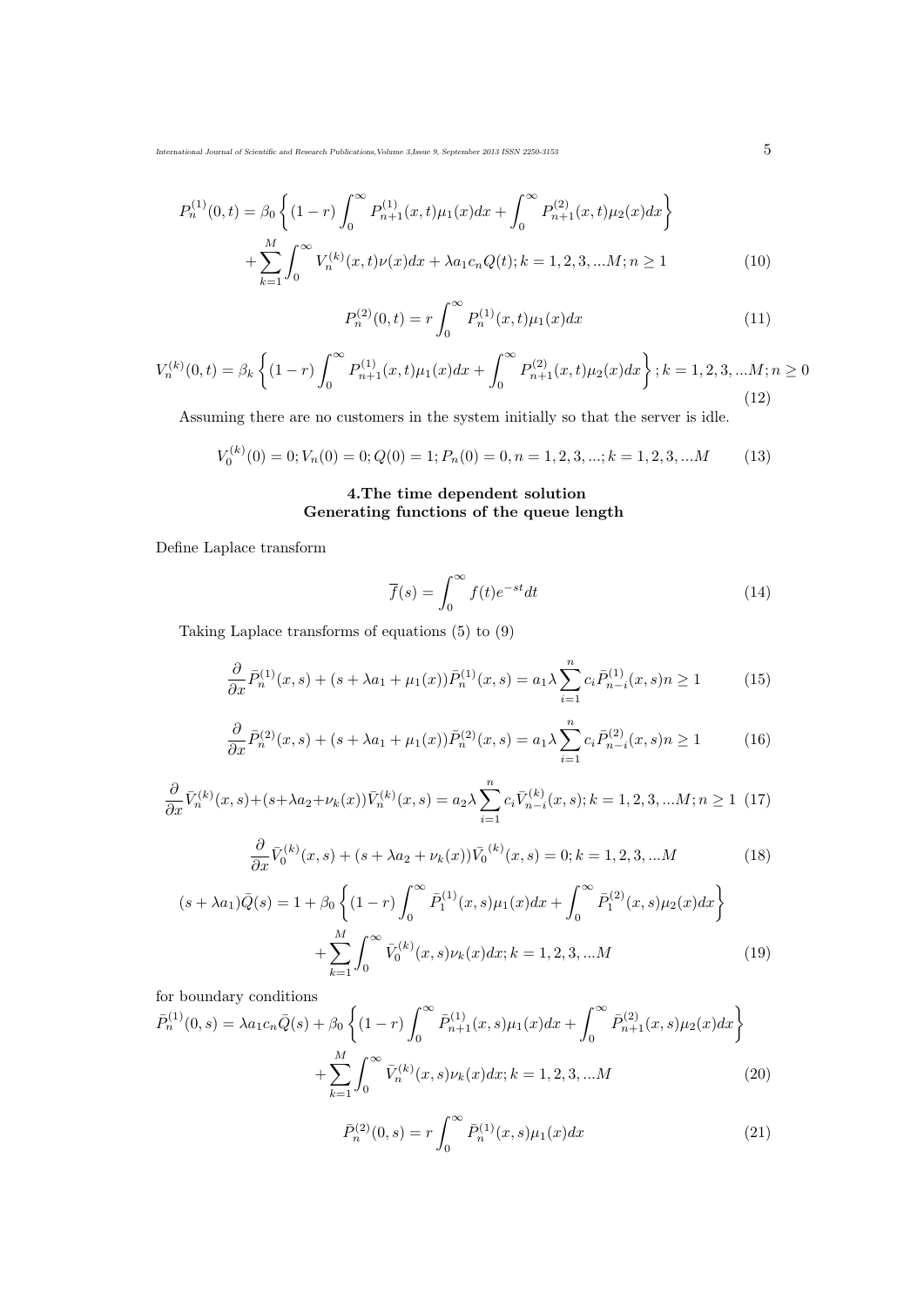$$
\bar{V_n}^{(k)}(0,s) = \beta_k \left\{ (1-r) \int_0^\infty \bar{P}_{n+1}^{(1)}(x,s) \mu_1(x) dx + \int_0^\infty \bar{P}_{n+1}^{(2)}(x,s) \mu_2(x) dx \right\}; k = 1, 2, 3, \dots M
$$
\n(22)

We define the probability generating functions

$$
P_q^{(i)}(x, z, t) = \sum_{n=0}^{\infty} z^n P_n^{(i)}(x, t); i = 1, 2
$$
\n(23)

$$
P_q^{(i)}(z,t) = \sum_{n=0}^{\infty} z^n P_n^{(i)}(t); i = 1,2
$$
\n(24)

$$
V_q^{(k)}(x, z, t) = \sum_{n=0}^{\infty} z^n V_n^{(k)}(x, t); k = 1, 2, 3, \dots M
$$
 (25)

$$
V_q^{(k)}(z,t) = \sum_{n=0}^{\infty} z^n V_n^{(k)}(t); k = 1, 2, 3, \dots M
$$
 (26)

$$
C(z) = \sum_{n=1}^{\infty} c_n z^n
$$
\n(27)

which are convergent inside the circle given by  $|z| \leq 1$ .

Now multiplying equation (15) and (16) by  $z^n$  respectively and take summation over all possible 'n'

$$
\frac{\partial}{\partial x}\bar{P}_q^{(1)}(x,z,s) + (s + \lambda a_1(1 - C(z)) + \mu_1(x))\bar{P}_q^{(1)}(x,z,s) = 0
$$
\n(28)

$$
\frac{\partial}{\partial x}\bar{P}_q^{(2)}(x,z,s) + (s + \lambda a_1(1 - C(z)) + \mu_2(x))\bar{P}_q^{(2)}(x,z,s) = 0
$$
\n(29)

Multiplying equation (17) by  $z^n$  and adding (18), we have

$$
\frac{\partial}{\partial x}\bar{V}_q^{(k)}(x,z,s) + (s + \lambda a_2(1 - C(z)) + \nu(x))\bar{V}_q^{(k)}(x,z,s) = 0; k = 1,2,3,...M
$$
 (30)

for the boundary conditions, multiplying (20) by appropriate powers of z and taking summation over all possible values of 'n'

$$
z\bar{P}_q^{(1)}(0,z,s) = (\beta_0(1-r)\int_0^\infty \bar{P}_q^{(1)}(x,z,s)\mu_1(x)dx + (1-p)\int_0^\infty \bar{P}_q^{(2)}(x,z,s)\mu_2(x)dx + \sum_{k=1}^M z \int_0^\infty \bar{V}_q^{(k)}(x,z,s)\nu_k(x)dx + (1-s\bar{Q}(s))z + \lambda a_1 z(C(z)-1)\bar{Q}(s)
$$
(31)

$$
\bar{P}_q^2(0, z, s) = r \int_0^\infty \bar{P}_q^{(1)}(x, z, s) \mu_1(x) dx \tag{32}
$$

Multiplying equation (22) by appropriate powers of z and taking summation over 'n'

$$
z\bar{V}_q^{(k)}(0,z,s) = \beta_k \left\{ (1-r) \int_0^\infty \bar{P}_q^{(1)}(x,z,s)\mu_1(x)dx + \int_0^\infty \bar{P}_q^{(2)}(x,z,s)\mu_2(x)dx \right\}
$$
(33)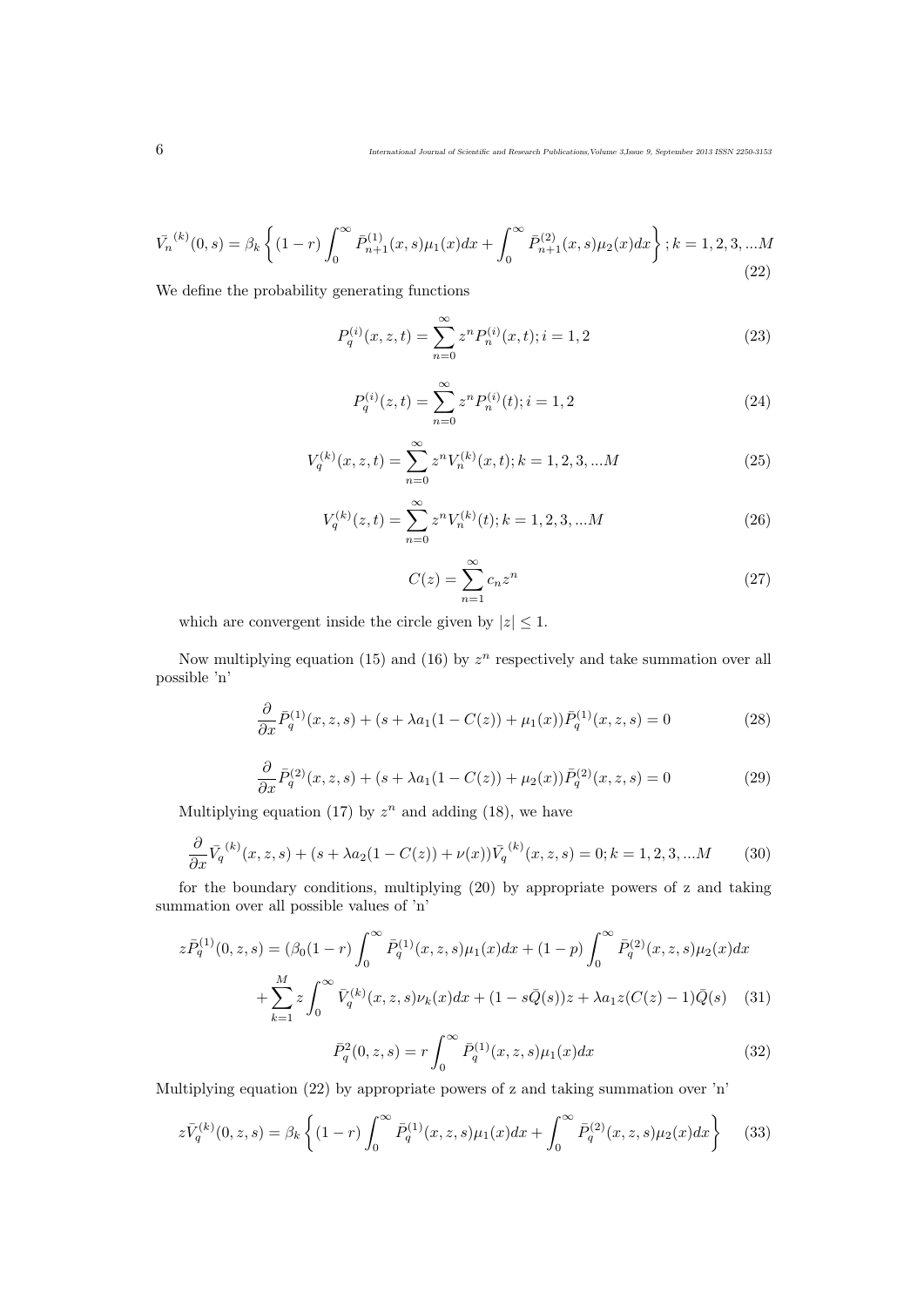solving equation (28), we get

$$
\bar{P}_q^{(1)}(x,z,s) = \bar{P}_q^{(1)}(0,z,s)e^{-(s+a_1\lambda(1-C(z)))x - \int_0^x \mu_1(t)dt}
$$
\n(34)

Similarly solving equation (29)and (30) respectively, we get

$$
\bar{P}_q^{(2)}(x,z,s) = \bar{P}_q^{(2)}(0,z,s)e^{-(s+a_1\lambda(1-C(z)))x - \int_0^x \mu_2(t)dt}
$$
\n(35)

$$
\bar{V}_q^{(k)}(x,z,s) = \bar{V}_q^{(k)}(0,z,s)e^{-(s+a_2\lambda(1-C(z)))x - \int_0^x \nu_k(t)dt}
$$
\n(36)

Again integrate equation (34)and (35) respectively, by parts with respect to x yields

$$
\bar{P}_q^{(1)}(z,s) = \bar{P}_q^{(1)}(0,z,s) \left[ \frac{1 - \bar{B}_1(s + a_1 \lambda (1 - C(z)))}{s + a_1 \lambda (1 - C(z))} \right]
$$
\n(37)

$$
\bar{P}_q^{(2)}(z,s) = \bar{P}_q^{(2)}(0,z,s) \left[ \frac{1 - \bar{B}_2(s + a_1 \lambda (1 - C(z)))}{s + a_1 \lambda (1 - C(z))} \right]
$$
\n(38)

where

$$
\bar{B}_1(s + a_1 \lambda (1 - C(z))) = \int_0^\infty e^{-(s + a_1 \lambda (1 - C(z)))x} d B_1(x)
$$
\n(39)

$$
\bar{B}_2(s + a_1 \lambda (1 - C(z))) = \int_0^\infty e^{-(s + a_1 \lambda (1 - C(z)))x} d B_2(x)
$$
\n(40)

are Laplace - Stieltjes transforms of first essential service time  $B_1(x)$  and second optional service time  $B_2(x)$  respectively.

Again integrating equation (36) by parts with respect to x yields

$$
\bar{V}_q^{(k)}(z,s) = \bar{V}_q^{(k)}(0,z,s) \left[ \frac{1 - \bar{V}_k(s + a_2 \lambda (1 - C(z)))}{s + a_2 \lambda (1 - C(z))} \right]
$$
\n(41)

where

$$
\bar{V}_k(s + a_2 \lambda (1 - C(z))) = \int_0^\infty e^{-(s + a_2 \lambda (1 - C(z)))x} dV(x)
$$
\n(42)

is Laplace - Stieltjes transform of the  $k^{th}$  vacation time  $V_k(x)$ .

Now multiplying both sides of equation (34) by  $\mu_1(x)$  and integrating over x, we get

$$
\int_0^\infty \bar{P}_q^{(1)}(x, z, s) \mu_1(x) dx = \bar{P}_q^{(1)}(0, z, s) \bar{B}_1(s + a_1 \lambda (1 - C(z))) \tag{43}
$$

multiplying both sides of equation (35) by  $\mu_2(x)$  and integrating over x, we get

$$
\int_0^\infty \bar{P}_q^{(2)}(x, z, s) \mu_2(x) dx = \bar{P}_q^{(2)}(0, z, s) \bar{B}_2(s + a_1 \lambda (1 - C(z))) \tag{44}
$$

Now multiplying both sides of equation (36) by  $\nu_k(x)$  and integrating over x, we get

$$
\int_0^\infty \bar{V}_q^{(k)}(x, z, s)\nu(x)dx = \bar{V}_q^{(k)}(0, z, s)\bar{V}_k(s + a_2\lambda(1 - C(z)))\tag{45}
$$

Using (43),(44) and (45) in (31)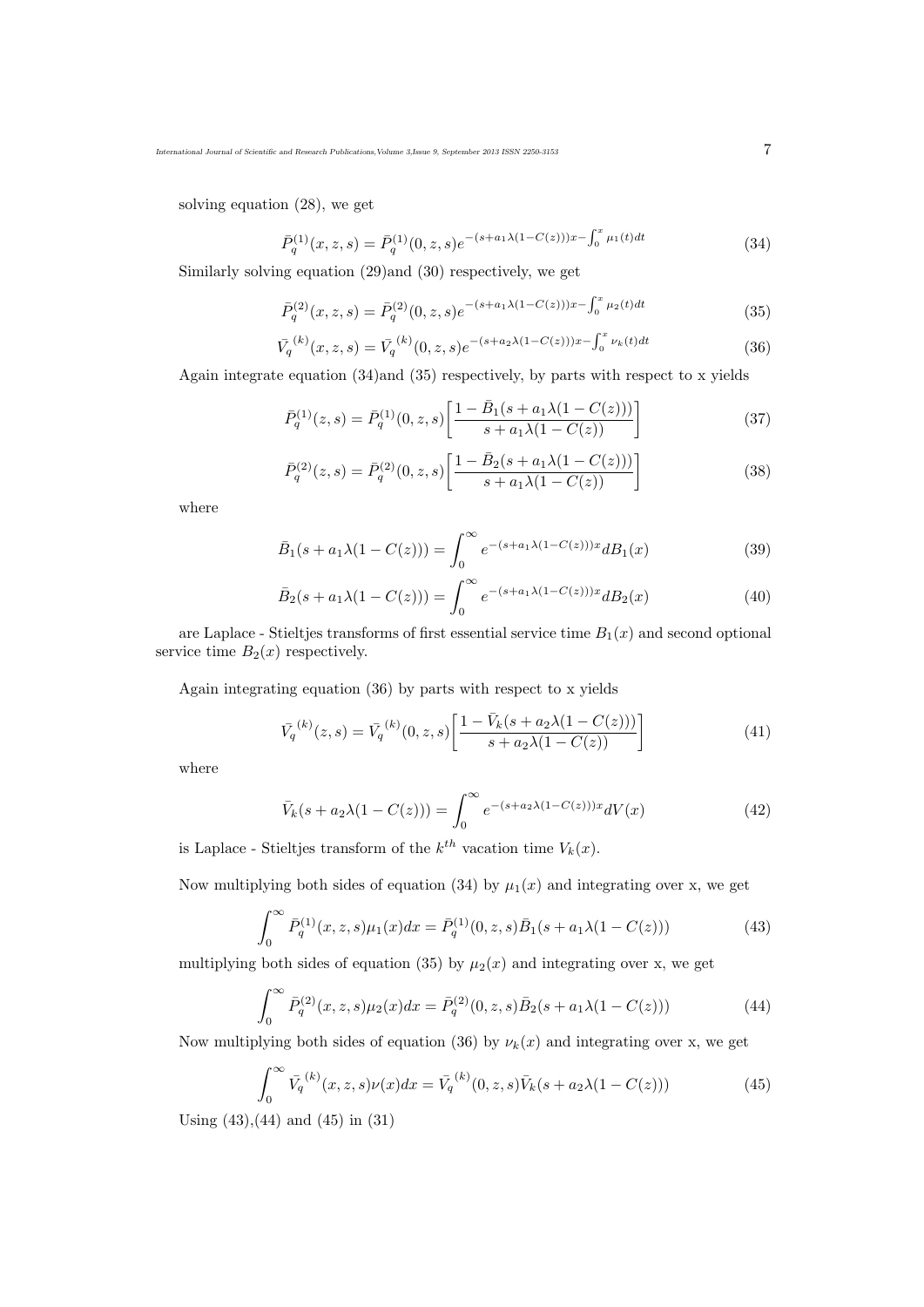$$
z\bar{P}_q^{(1)}(0,z,s) = [(1 - s\bar{Q}(s))z + \lambda a_1 z(C(z) - 1)\bar{Q}(s)] + \beta_0(1 - r)\bar{P}_q^{(1)}(0,z,s)
$$
  

$$
\bar{B}_1(s + a_1\lambda(1 - C(z))) + \beta_0 \bar{P}_q^{(2)}(0,z,s)\bar{B}_2(s + a_1\lambda(1 - C(z)))
$$
  

$$
+ z \sum_{k=1}^M \bar{V}_q^{(k)}(0,z,s)\bar{V}_k(s + a_2\lambda(1 - C(z)))
$$
(46)

$$
\bar{P}_q^{(2)}(0, z, s) = r \bar{P}_q^{(1)}(0, z, s) \bar{B}_1(s + a_1 \lambda (1 - C(z)))
$$
\n(47)

Using (43) and (44) in (33)

$$
z\bar{V}_q(0, z, s) = \beta_k \bar{P}_q^{(1)}(0, z, s)\bar{B}_1(s + a_1\lambda(1 - C(z)))[(1 - r) + r\bar{B}_2(s + a_1\lambda(1 - C(z)))]
$$
(48)  
Solving (46) we get

$$
\bar{P}_q^{(1)}(0,z,s) = \frac{[(1 - s\bar{Q}(s))z + \lambda a_1 z(C(z) - 1)\bar{Q}(s)]}{Dr}
$$
(49)

where Dr is given by

Dr = 
$$
z - \left\{ [\beta_0 + \sum_{k=1}^{M} \beta_k \bar{V}_k (s + a_2 \lambda (1 - C(z)))] \right\}
$$
  
\n
$$
(1 - r) \bar{B}_1 (s + a_1 \lambda (1 - C(z))) + r \bar{B}_1 (s + a_1 \lambda (1 - C(z))) \bar{B}_2 (s + a_1 \lambda (1 - C(z))) \right\}
$$
\n(50)

$$
\bar{P}_q^{(2)}(0,z,s) = r \frac{[(1 - s\bar{Q}(s))z + \lambda a_1 z(C(z) - 1)\bar{Q}(s)]\bar{B}_1(s + a_1\lambda(1 - C(z)))}{Dr}
$$
(51)

Using (49) in (48) we get

$$
\bar{V}_q(0, z, s) = \frac{\beta_k [(1 - s\bar{Q}(s)) + \lambda a_1 (C(z) - 1)\bar{Q}(s)](1 - r)\bar{B}_1 (s + a_1 \lambda (1 - C(z))) + r\bar{B}_1 (s + a_1 \lambda (1 - C(z)))\bar{B}_2 (s + a_1 \lambda (1 - C(z)))}{Dr}
$$
\n(52)

Substituting (49) and (51) in (37) and (38) respectively.

$$
\bar{P}_q^{(1)}(z,s) = \frac{\left[ (1 - s\bar{Q}(s))z + \lambda a_1 z(C(z) - 1)\bar{Q}(s) \right] \left[ \frac{1 - \bar{B}_1(s + a_1 \lambda (1 - C(z)))}{s + a_1 \lambda (1 - C(z))} \right]}{Dr}
$$
(53)

$$
\bar{P}_q^{(2)}(z,s) = \frac{r[(1 - s\bar{Q}(s))z + \lambda a_1 z(C(z) - 1)\bar{Q}(s)]\bar{B}_1(s + a_1\lambda(1 - C(z)))\left[\frac{1 - \bar{B}_2(s + a_1\lambda(1 - C(z)))}{s + a_1\lambda(1 - C(z))}\right]}{Dr}
$$
\n(54)

Also sub equation (52) in equation (41)

$$
\bar{V}_q^{(k)}(z,s) = \frac{\beta_k[(s\bar{Q}(s)-1)+\lambda a_1(1-C(z))\bar{Q}(s)][(1-r)\bar{B}_1(s+a_1\lambda(1-C(z)))+r\bar{B}_1(s+a_1\lambda(1-C(z)))\bar{B}_2(s+a_1\lambda(1-C(z)))][\left[\frac{1-\bar{V}_k(s+a_2\lambda(1-C(z)))}{s+a_2\lambda(1-C(z))}\right]}{Dr} \eqno(55)
$$

where Dr is given by in the above.

# 5.The Steady State Analysis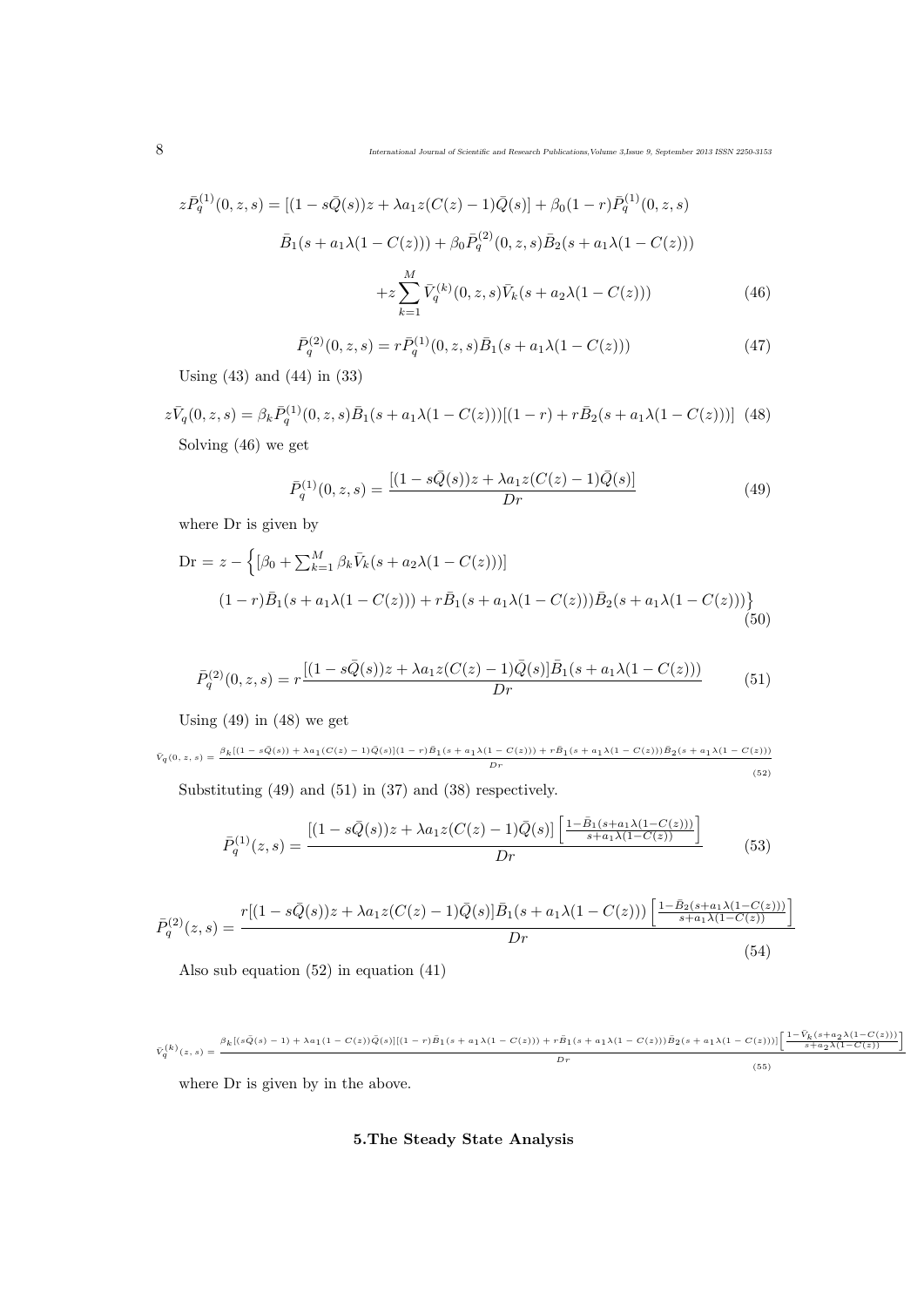In this section we shall derive the steady state probability distribution for our queueing model. To define the steady state probabilities, suppress the argument't' where ever it appears in the time dependent analysis.

By using well known Tauberian property

$$
Lt_{s\to 0}s\bar{f}(s) = Lt_{t\to\infty}f(t)
$$
\n(56)

$$
P_q^{(1)}(z) = \frac{z[1 - \bar{B}_1(a_1\lambda(1 - C(z)))]Q}{D(z)}
$$
(57)

$$
P_q^{(2)}(z) = \frac{zr\bar{B}_1(a_1\lambda(1-C(z)))[1-\bar{B}_2(a_1\lambda(1-C(z)))]Q}{D(z)}
$$
(58)

$$
V_q^{(k)}(z) = \frac{\beta_k(\frac{a_1}{a_2})[(1-r)\bar{B}_1(a_1\lambda(1-C(z)))+r\bar{B}_1(a_1\lambda(1-C(z)))\bar{B}_2(a_1\lambda(1-C(z)))]Q[1-\bar{V}_k(a_2\lambda(1-C(z)))]}{D(z)} \eqno(59)
$$

where  $D(z)$  is given by

$$
z - [\beta_0 + \sum_{k=1}^{M} \beta_k \bar{V}_k (a_2 \lambda (1 - C(z)))] (1 - r) \bar{B}_1 (a_1 \lambda (1 - C(z))) + r \bar{B}_1 (a_1 \lambda (1 - C(z))) \bar{B}_2 (a_1 \lambda (1 - C(z)))
$$
 (60)

Let  $W_q(z)$  denotes the probability generating function of queue size irrespective of the state of the system.

$$
W_q(z) = P_q^{(1)}(z) + P_q^{(2)}(z) + \sum_{k=1}^{M} V_q^{(k)}(z)
$$
\n(61)

In order to find the unknown Q , using the normalizing condition

$$
W_q(1) + Q = 1\tag{62}
$$

$$
W_q(1) = \frac{\lambda a_1 E(I) Q[E(S_1) + rE(S_2) + \sum_{k=1}^{M} \beta_k E(V_k)]}{dr}
$$
(63)

$$
dr = 1 - \lambda a_1 [E(S_1) + rE(S_2)] - \lambda a_2 \sum_{k=1}^{M} \beta_k E(V_k)
$$
\n(64)

$$
Q = \frac{1 - \lambda a_1 E(I)[E(S_1) + rE(S_2)] - \lambda a_2 E(I) \sum_{k=1}^{M} E(V_k)}{1 + \lambda (a_1 - a_2) E(I) \sum_{k=1}^{M} E(V_k)}
$$
(65)

$$
\rho = 1 - Q \tag{66}
$$

where  $\rho < 1$  is the stability condition under which the steady state exists, equation(65) gives the probability that the server is idle. Substitute Q from equation(65) in equation (61),  $W_q(z)$  have been completely and explicitly determined which is the the probability generating function of the queue size

The Average Queue Size

Let  $L_q$  denote the mean number of customers in the queue under the steady state, then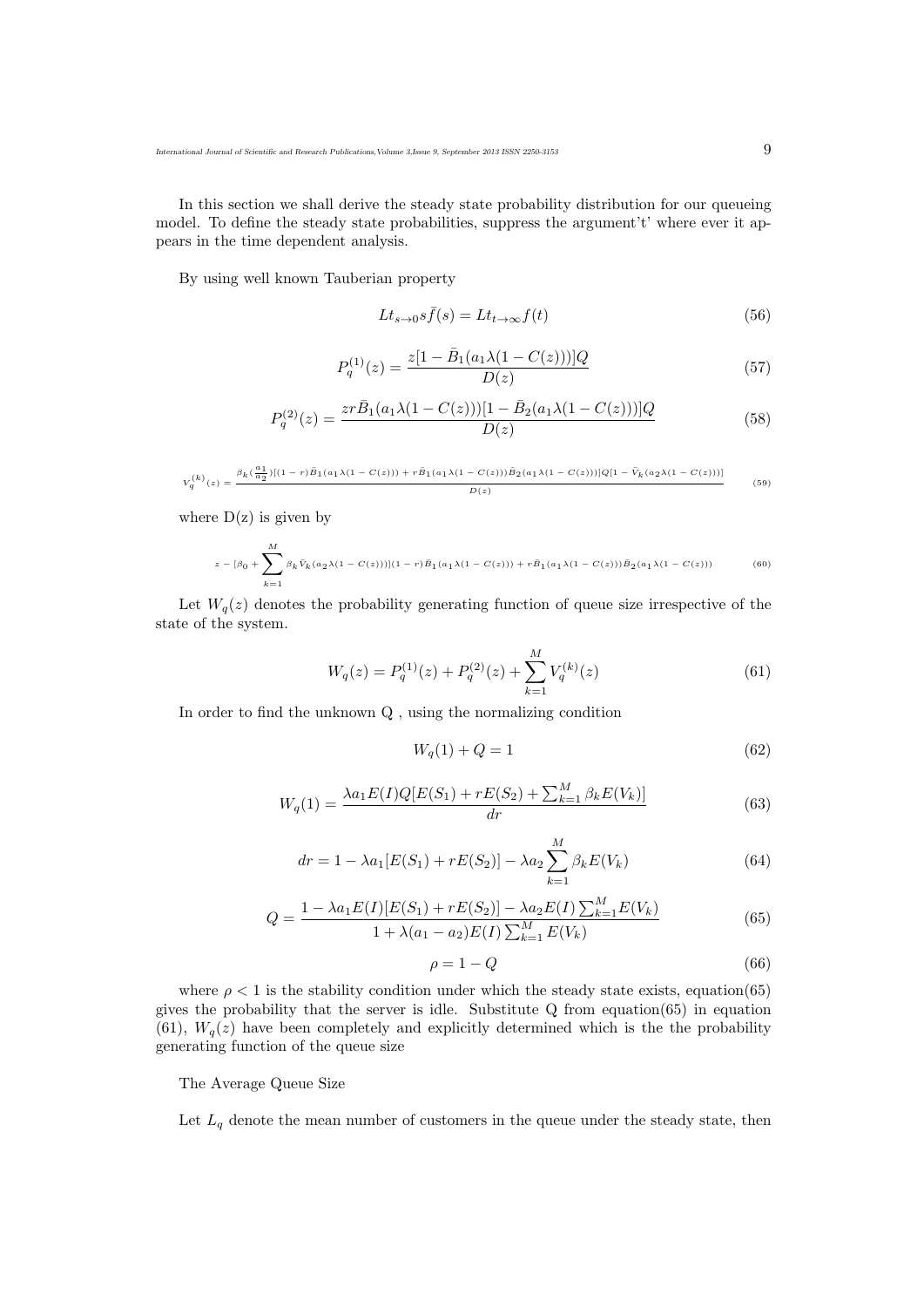$$
L_q = \frac{d}{dz} W_q(z) \mid_{z=1}
$$

since this formula gives  $0/0$  form, then we write  $W_q(z) = \frac{N(z)}{D(z)}$ 

where  $N(z)$  and  $D(z)$  are the numerator and denominator of the right hand side of equation (61) respectively, then we use

$$
L_q = \frac{D'(1)N''(1) - N'(1)D''(1)}{2[D'(1)]^2}
$$
\n(67)

where

$$
N'(1) = Q\lambda a_1 E(I) \left\{ [E(S_1) + rE(S_2)] + \sum_{k=1}^{M} \beta_k E(V_k) \right\}
$$
(68)

$$
N''(1) = Q\left\{ (\lambda a_1 E(I))^2 [E(S_1)^2 + rE(S_2)^2] + 2rE(S_1)E(S_2) + \sum_{k=1}^M \beta_k E(V_k)E(S_1) + rE(S_2)^2 \right\}
$$

$$
(\lambda E(I)a_1)^2 [E(S_1^2) + rE(S_2^2) + rE(S_1)E(S_2)] + (\lambda E(I))a_2^2 \sum_{k=1}^{M} \beta_k E(V_k^2)
$$

$$
+\lambda a_1 E(I(I-1))[E(S_1) + rE(S_2) + \sum_{k=1}^{M} \beta_k E(V_k)]\Big\}
$$
(69)

$$
D^{'}(1) = \lambda a_1 E(I)[E(S_1) + rE(S_2)] + \lambda a_2 E(I) \sum_{k=1}^{M} \beta_k E(V_k) - 1
$$
\n(70)

$$
D''(1) = (\lambda a_1 E(I))^2 \left[ E(S_1^2) + r(E(S_2)^2) \right]
$$
  
+  $\lambda a_1 E(I(I-1))[E(S_1) + rE(S_2)] + \lambda a_2 E(I(I-1)) \sum_{k=1}^M \beta_k E(V_k)$   
+  $2(\lambda a_1 E(I))^2 r E(S_1) E(S_2) (\lambda E(I))(a_2)^2 \sum_{k=1}^M \beta_k E(V_k^2)$ 

$$
+2\lambda^2 a_1 a_2(E(I)^2)[E(S_1)+rE(S_2)]\sum_{k=1}^M \beta_k E(V_k)
$$
\n(71)

where  $E(V^2)$  is the second moment of the vacation time and Q has been found in equation (65). Then if we substitute the values of  $N'(1)$ ,  $N''(1)$ ,  $D'(1)$  and  $D''(1)$  from equations (68), (69), (70) and (71) in to (67) equation we obtain  $L_q$  in a closed form.

Mean waiting time of a customer could be found, as follows

$$
W_q = \frac{L_q}{\lambda} \tag{72}
$$

by using Little's formula.

## Conclusion

This paper clearly analyzes the transient solution of batch arrival single server with second optional service such that first essential service for all incoming customer where as few of them require a second optional service and multi optional vacation. Also balking, a customer impatience is discussed. This queueing model can be utilized in large scale manufacturing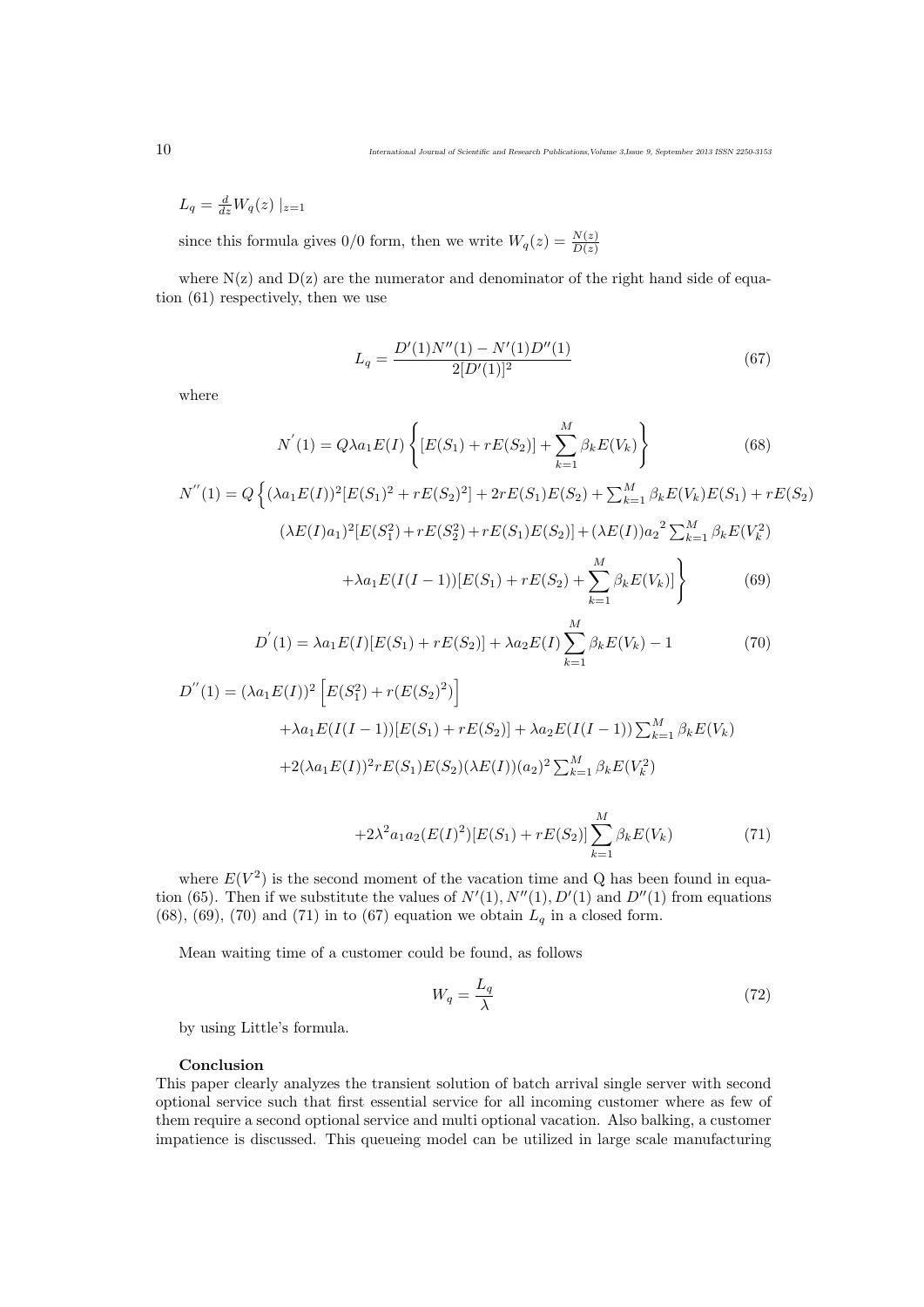industries and communication networks.

#### References

[1] Ancker Jr., C. J. and Gafarian, A. V.(1963). Some Queuing Problems with Balking and Reneging:I. J.Operations Research, Vol.11, No.1, pp. 88-100.

[2] Ancker, Jr. C. J. and Gafarian, A. V.(1963). Some queueing problems with balking and reneging:II. Operation Research Vol.11, 928937.

[3] Altman, E.and Yechiali,U.(2006). Analysis of customers impatience in queue with server vacations, Queuing Systems, Vol,52,No.4, pp.261-279.

[4] Baba, Y. (1986). On the  $M^X/G/1$  queue with vacation time. Operation Research Letter, 5, 93-98.

[5]Choudhury, G. (2002). Analysis of the  $M^X/G/1$  queuing system with vacation times. Sankhya-Series B, Vol.64, No.1, pp.37-49.

[6] Choudhury, G.(2002).A batch arrival queue with a vacation time under single vacation policy. Computers and Operations Research, Vol.29, No.14, pp. 1941-1955.

[7] Choudhury, G. and Madan, K. C. (2007). A batch arrival Bernoulli vacation queue with random set up time under restricted admissibility policy. International Journal of Operations Research (USA), Vol.2, No.1, pp.81-97.

[8]Choudhury,  $G(2003)$ . Some aspects of  $M/G/1$  queueing system with optional second service, TOP, Vol.11, pp.141-150.

[9]Choudhury, G.(2003). A Batch Arrival Queueing System with an additional Service Channel, Information and Management Sciences, Vol.14, No.2, pp.17-30.

[10]Choudhury, G. and Paul, M.(2006). A batch arrival queue with a second optional service channel under N-policy, Stochastic Analysis and Applications, Vol. 24, pp.1-22.

[11] Choudhury,A. and Medhi,P. (2011) Balking and Reneging in Multi server Markovian Queuing Systems, International Journal of Mathematics in Operational Research, Vol.3,No.4, pp. 377-394.

[12] Doshi, B. T. (1986). Queuing Systems with Vacation - a survey. Queuing Systems, Vol.1, pp.29-66.

[13] Haight, F. A.,(1957). Queuing with balking. J. Biometrika, Vol.44, pp.360-369 .

[14]Jehad Al-Jararha Kailash C. Madan (2003). An M/G/1 Queue with Second Optional Service with General Service Time Distribution, Information and Management Sciences, Vol.14, No.2, pp.47-56.

[15]Kasturi Ramanath and Kalidass.K. (2010). A Two Phase Service M/G/1 Vacation Queue With General Retrial Times and Non-persistent Customers,Int. J. Open Problems Compt. Math., Vol. 3, No. 2, pp.175-185.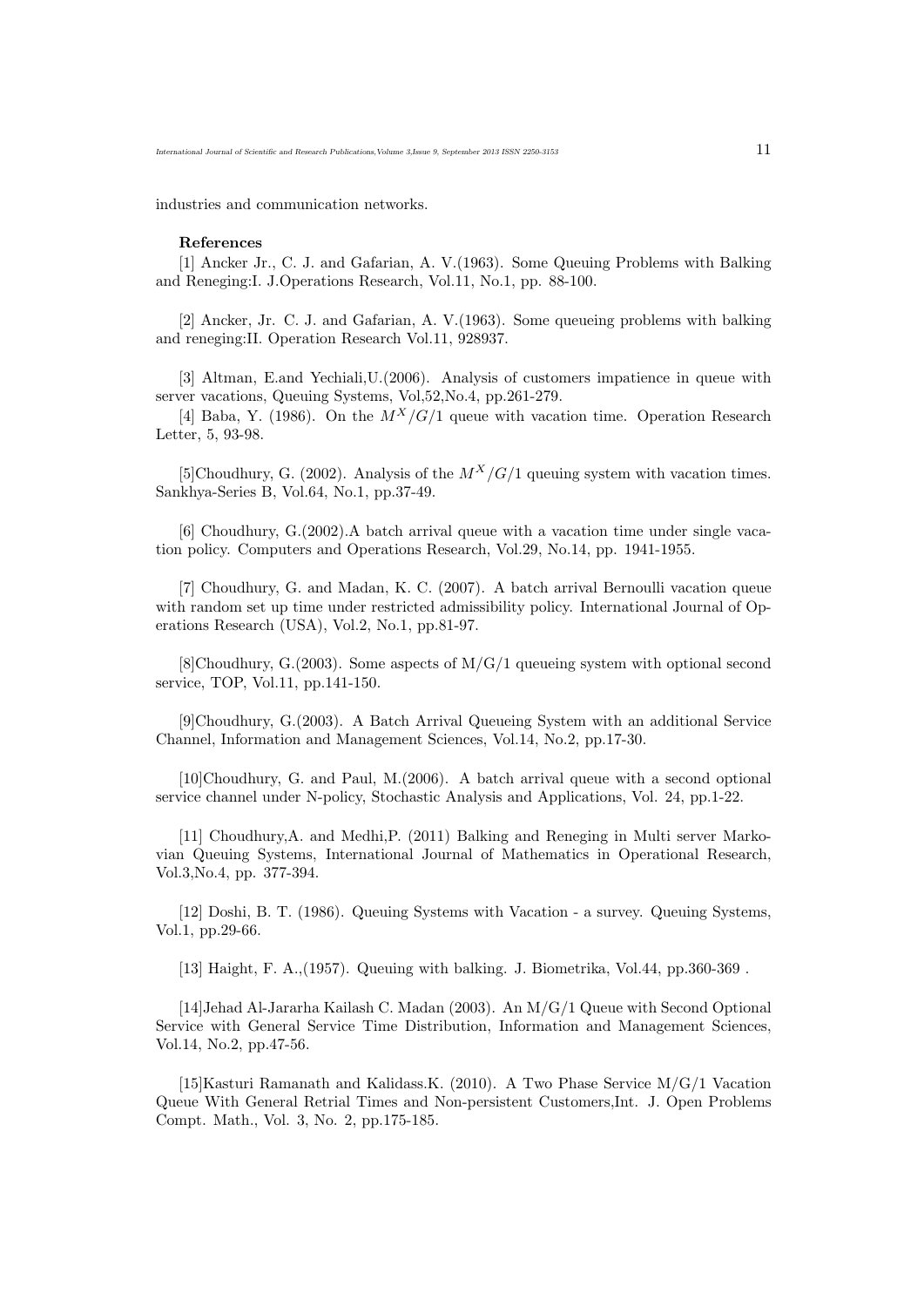[16] Ke,J.C.(2007). Operating characteristic analysis on the  $M^x/G/1$  system with a variant vacation policy and balking, Appl. Math. Modelling , Vol.31, pp.13211337.

[17] Keilson, J and Servi , L.D.(1987). Dynamics of the M/G/1 vacation model.Operations Research, Vol.35, pp.575-582.

[18]Kalyanaraman, R.,and Pazhani Bala Murugan, S.(2008). A single server queue with additional optional service in batches and server vacation, Applied Mathematical Sciences, Vol.2, pp.765-776.

[19]Krishnakumar,B.and Arivudainambi, D. (2001). An M/G/1/1 feedback queue with regular and optional services, Int. J. Inform. Manage. Sci. Vol.12, No.1, pp.67-73.

[20] Levy, Y. and U. Yechiali, (1975). Utilization of the idle time in an  $M/G/1$  queue, Management Sci., Vol.22 pp. 202211.

[21] Madan, K. C.(2000). An  $M/G/1$  queue with second optional service, Queueing Systems, Vol.34, pp.37-46.

[22] Madan, K.C., Abu-Dayyeh, W. and Saleh, M.F.(2002). An M/G/1 queue with second optional service and Bernoulli schedule server vacations, Systems Science, Vol.28, pp.51-62.

[23] Madan,K.C. and Anabosi,R.F.(2003). A single server queue with two types of service, Bernoulli schedule server vacations and a single vacation policy, Pakistan Journal of Statistics, Vol.19, pp.331-342.

[24] Madan, K.C. and Abu Al-Rub, A.Z.(2004). On a single server queue with optional phase type server vacations based on exhaustive deterministic service and a single vacation policy,Applied Mathematics and Computation, Vol.149, pp.723-734.

[25]Medhi, J.(2002). A single server Poisson input queue with a second optional channel, Queueing Systems, Vol.42, pp.239-242.

[26]Monita Baruah Kailash C. Madan Tillal Eldabi. An  $M^X/G_1G_2/1$  Vacation Queue with Balking and Optional Re-service Applied Mathematical Sciences, Vol. 7, 2013, No. 17, 837 - 856.

[27] Kumar, R. and Sharma, S.K. (2012b). An M/M/1/N Queuing Model with Retention of reneged customers and Balking. American Journal of Operational Research, Vol.2, No.1, pp.1-5.

[28]Rao, S. S.(1968). Queuing with balking and reneging in  $M/G/1$  systems. Metrika, Vol.12, pp.173188.

[29]singh,v.p.(1970). Two-server Markovian Queues with Balking:Heterogeneous VS. Homogeneous Servers , Oper. Res., No. 18, pp.145-159.

[30] Takagi, H. (1990). Time-dependent analysis of an M/G/1 vacation models with exhaustive service. Queueing Systems, Vol.6, No.1, pp. 369-390.